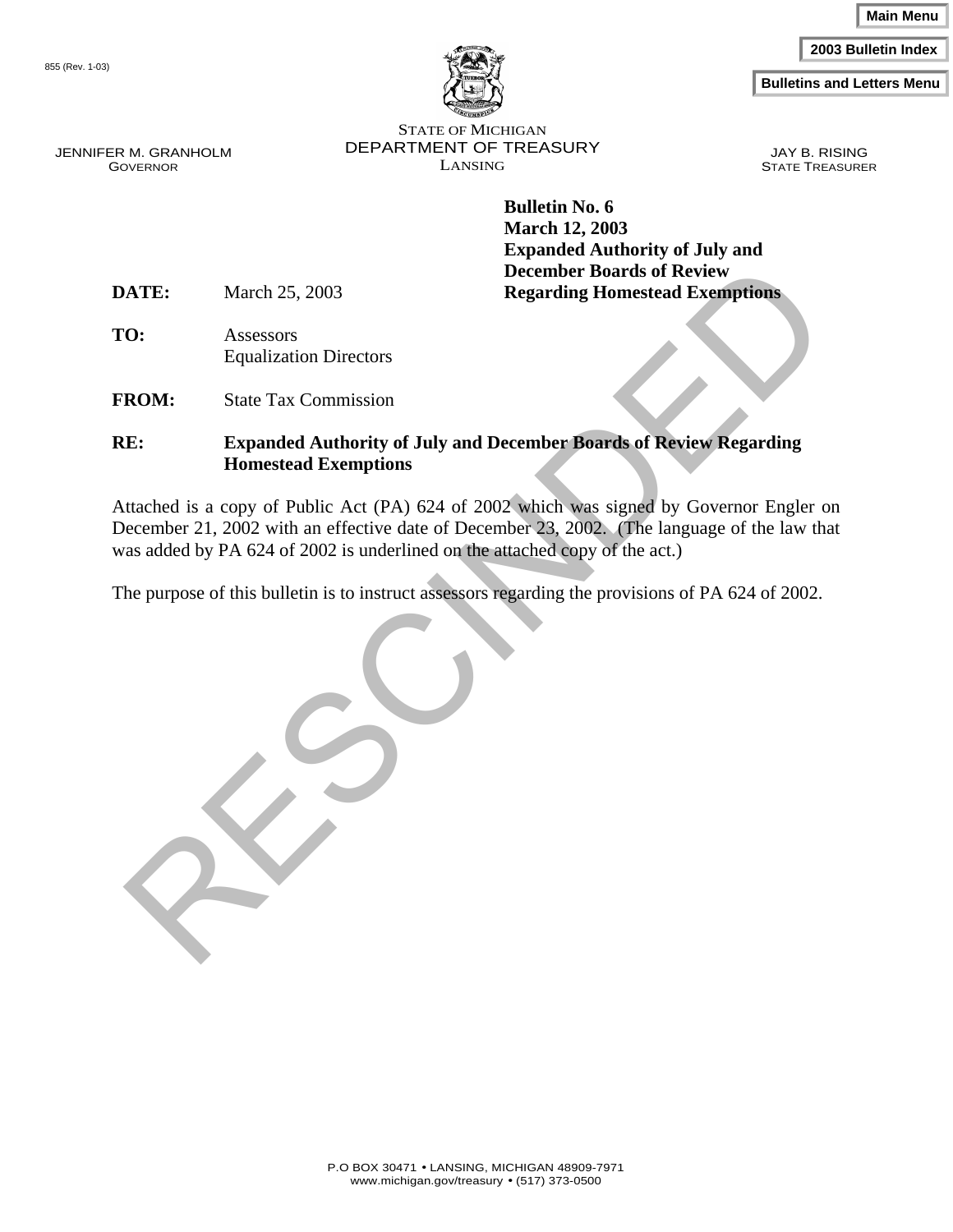## **2003 SUPPLEMENT TO STC BULLETIN NO. 12 OF 1997**

Note: While the materials which follow are part of STC Bulletin 6 of 2003, they are labeled as a **Supplement to STC Bulletin No. 12 of 1997** with the thought that they will also be copied and added to STC Bulletin No. 12 of 1997 in order to keep all information regarding July and December Boards of Review together in one place.

#### **1) Homestead Exemptions Not On The Tax Roll**

Pages 7, 8, and 9 of STC Bulletin 12 of 1997 discuss the authority of the July and December Boards of Review to accept appeals from owners when a Homestead Exemption or a Qualified Agricultural Property Exemption is **not on the tax roll.**

REMINDER: The following are some of the reasons which would justify an appeal when a Homestead Exemption is **not on the tax roll:**

- · the owner did not file the affidavit.
- · the affidavit was mailed but not received by the local unit
- · the assessor failed to process the exemption.
- · and other similar reasons.

**EXECUTE:** Homeosta Sof Review together in one place.<br> **Homestead Exemptions Not On The Tax Roll**<br>
Pages 7, 8, and 9 of STC Bulletin 12 of 1997 discuss the authority of the July are<br>
December Boards of Review to accept ap Bulletin 12 of 1997 goes on to explain that the July and December Boards of Review have the authority to change the current year's assessment and the immediately preceding year's assessment when a Homestead Exemption or a Qualified Agricultural Property Exemption is **not on the tax roll.** THIS HAS CHANGED FOR THE HOMESTEAD EXEMPTION ONLY.

PA 624 of 2002 has EXPANDED the authority of the July and December Boards of Review to accept appeals from owners when a HOMESTEAD EXEMPTION is **not on the tax roll.**

STARTING IN 2003, the July and December Boards of Review are authorized to accept appeals, **when a homestead exemption is not on the tax roll,** in the year for which an exemption was claimed or in the **IMMEDIATELY SUCCEEDING 3 YEARS.**

This means that an owner could appeal a 2003 Homestead Exemption to the July or December Board of Review as late as 2006, if the Homestead Exemption was **not on the tax roll** for 2003.

**IMPORTANT NOTE:** This expanded authority applies ONLY to Homestead Exemptions. IT DOES NOT apply to Qualified Agricultural Property Exemptions.

**IMPORTANT NOTE:** It is still a requirement that the property owner must file a homestead exemption affidavit (Form 2368, formerly form T-1056) in order to be granted the exemption. Also, it is still a requirement that the homestead exemption cannot be granted by the July or December Board of Review if the exemption has already been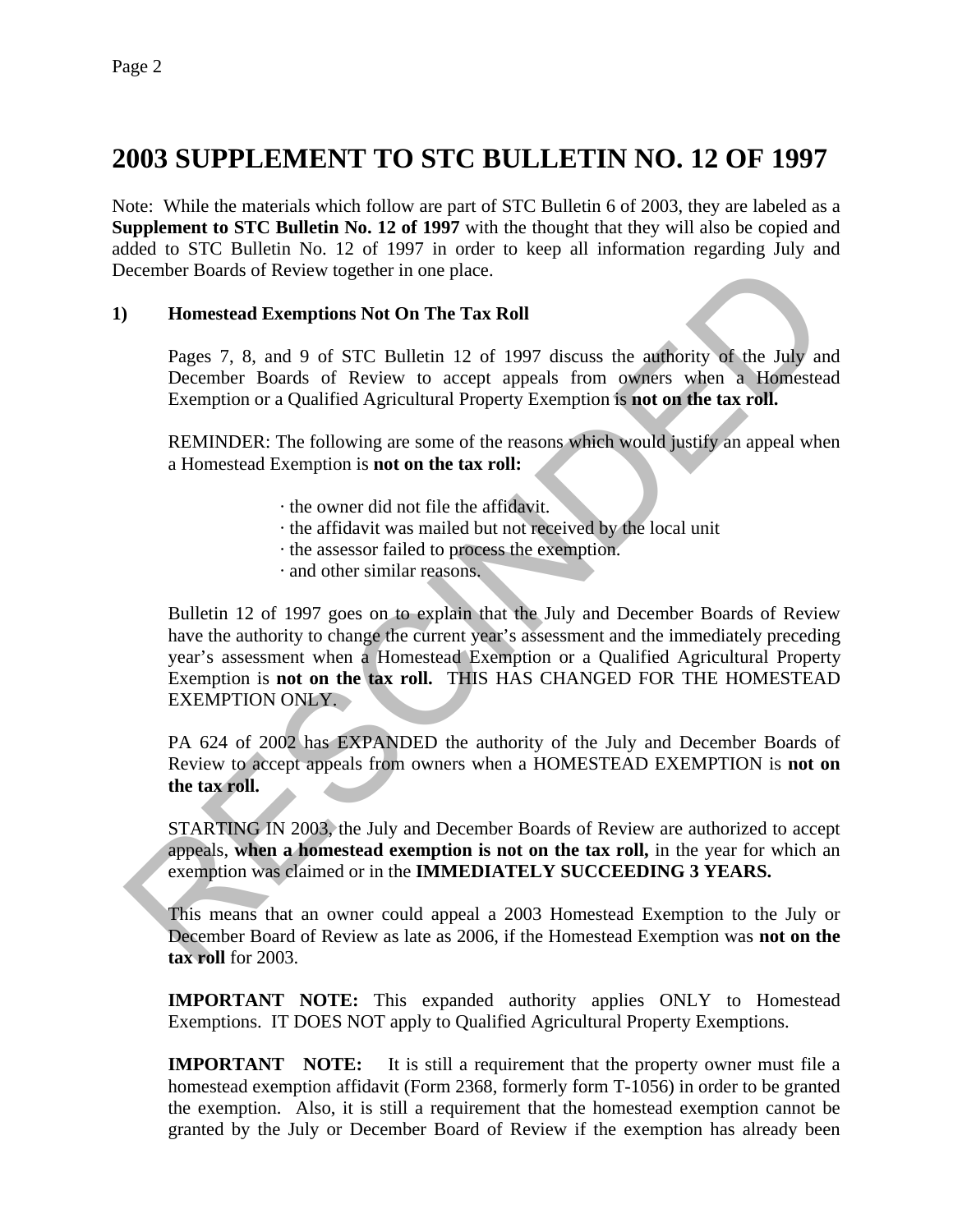denied to that taxpayer for the year in question by the assessor, the Department of Treasury, or the Tax Tribunal.

#### **2) Meeting Dates for July and December Boards of Review**

It has come to the attention of the State Tax Commission that some July and December Boards of Review are not meeting on the dates prescribed by law.

Boards of Review are tot interesting on the dates presented by law.<br>
MCL 211.586(1) provides that July and December Boards of Review shall meet on the Tuesday following the this<br>
Monday in July. The December Board of Revie MCL 211.53b(1) provides that July and December Boards of Review are to meet on specific dates. The July Board of Review shall meet on the Tuesday following the third Monday in July. The December Board of Review shall meet on the Tuesday following the second Monday in December. **There is no provision in the law for the July and December Boards of Review to meet on any other dates.**

If the petitions to the July or December Board of Review are so numerous that they can't be handled in one day, the board of review can adjourn to another day. However, this would seem to be an unusual situation.

## **END OF 2003 SUPPLEMENT TO STC BULLETIN NO. 12 OF 1997.**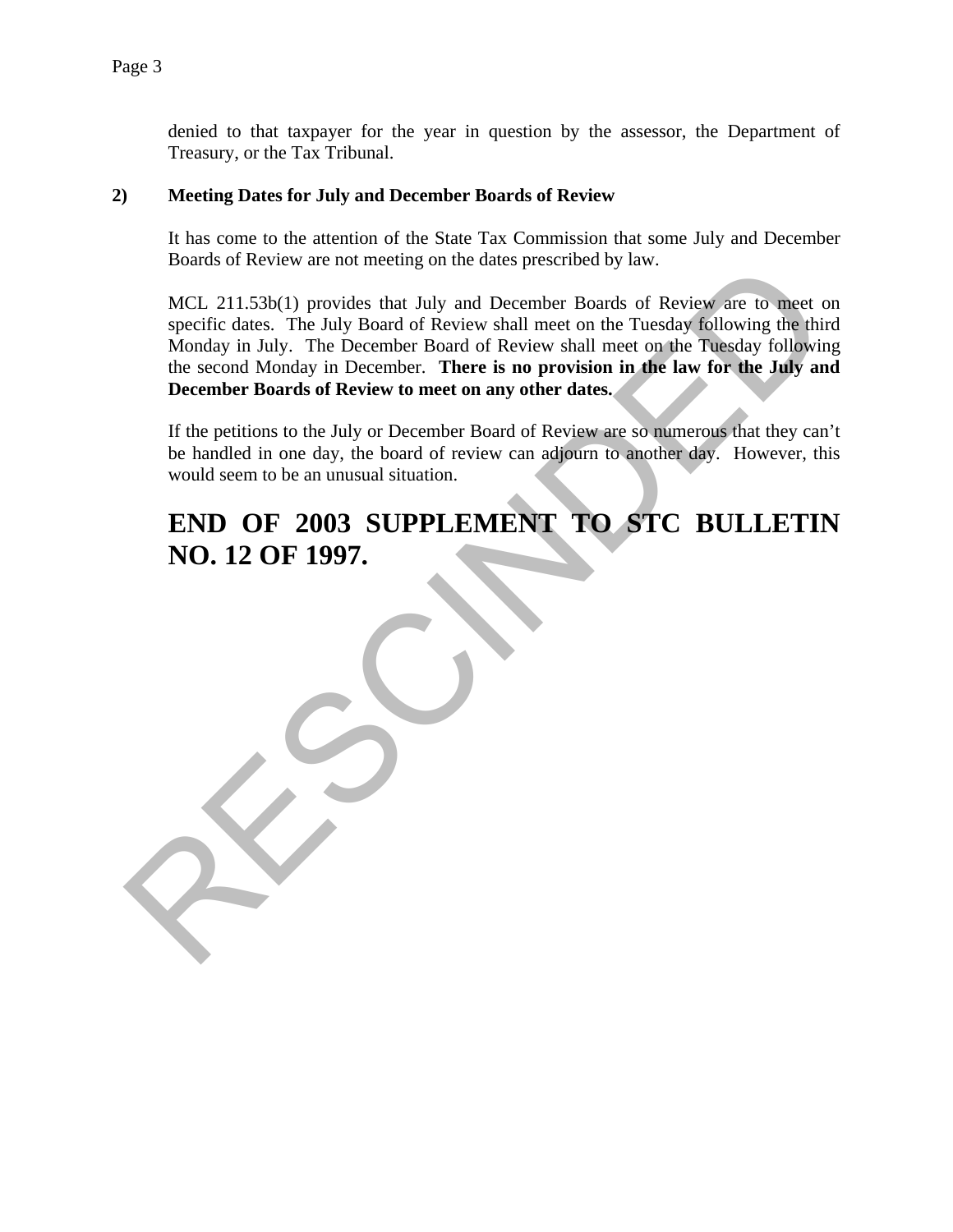Act No. 624 Public Acts of 2002 Approved by the Governor December 21, 2002 Filed with the Secretary of State December 23, 2002 EFFECTIVE DATE: December 23, 2002

### **STATE OF MICHIGAN 91ST LEGISLATURE REGULAR SESSION OF 2002**

**Introduced by Reps. Cassis, Raczkowski, Vander Roest, Hummel, Pappageorge, Stamas, Lipsey, Middaugh and Drolet**

**Reps. Anderson, Basham, Bernero, Birkholz, Bisbee, Bovin, Bob Brown, Cameron Brown, Rich Brown, Caul, Clarke, Durhal, Frank, Gieleghem, Hale, Hardman, Howell, Jelinek, Julian, Kolb, Kooiman, Kowall, Kuipers, Lemmons, Lockwood, Mans, McConico, Mead, Meyer, Minore, Mortimer, Newell, O'Neil, Patterson, Pestka, Phillips, Plakas, Pumford, Rocca, Schauer, Schermesser, Shackleton, Sheltrown, Shulman, Stewart, Toy, Vear, Woronchak and Zelenko named co-sponsors**

# **ENROLLED HOUSE BILL No. 5743**

**STATE OF MICHIGAN<br>
STATE OF MICHIGAN<br>
91ST LEGISLATURE<br>
REGULAR SESSION OF 2002<br>
Neducted by Reps. Cassis, Reckowski, Vander Roest, Humanel, Pappareorpe, Stamas, Hosey, Middau<br>
11 Cherk, Durhal, Prank, Gitelghem, Hale, H** AN ACT to amend 1893 PA 206, entitled "An act to provide for the assessment of rights and interests, including leasehold interests, in property and the levy and collection of taxes on property, and for the collection of taxes levied; making those taxes a lien on the property taxed, establishing and continuing the lien, providing for the sale or forfeiture and conveyance of property delinquent for taxes, and for the inspection and disposition of lands bid off to the state and not redeemed or purchased; to provide for the establishment of a delinquent tax revolving fund and the borrowing of money by counties and the issuance of notes; to define and limit the jurisdiction of the courts in proceedings in connection with property delinquent for taxes; to limit the time within which actions may be brought; to prescribe certain limitations with respect to rates of taxation; to prescribe certain powers and duties of certain officers, departments, agencies, and political subdivisions of this state; to provide for certain reimbursements of certain expenses incurred by units of local government; to provide penalties for the violation of this act; and to repeal acts and parts of acts," by amending sections 7cc and 53b (MCL 211.7cc and 211.53b), section 7cc as amended by 1996 PA 476 and section 53b as amended by 2000 PA 284.

*The People of the State of Michigan enact:*

Sec. 7cc. (1) A homestead is exempt from the tax levied by a local school district for school operating purposes to the extent provided under section 1211 of the revised school code, 1976 PA 451, MCL 380.1211, if an owner of that homestead claims an exemption as provided in this section. Notwithstanding the tax day provided in section 2, the status of property as a homestead shall be determined on the date an affidavit claiming an exemption is filed under subsection (2).

(2) An owner of property may claim an exemption under this section by filing an affidavit on or before May 1 with the local tax collecting unit in which the property is located. The affidavit shall state that the property is owned and occupied as a homestead by that owner of the property on the date that the affidavit is signed. The affidavit shall be on a form prescribed by the department of treasury. Beginning in 1995, 1 copy of the affidavit shall be retained by the owner, 1 copy shall be retained by the local tax collecting unit until any appeal or audit period under this act has expired, and 1 copy shall be forwarded to the department of treasury pursuant to subsection (4), together with all information submitted under subsection (18) for a cooperative housing corporation. Beginning in 1995, the affidavit shall require the owner claiming the exemption to indicate if that owner has claimed another exemption on property in this state that is not rescinded. If the affidavit requires an owner to include a social security number, that owner's number is subject to the disclosure restrictions in 1941 PA 122, MCL 205.1 to 205.31.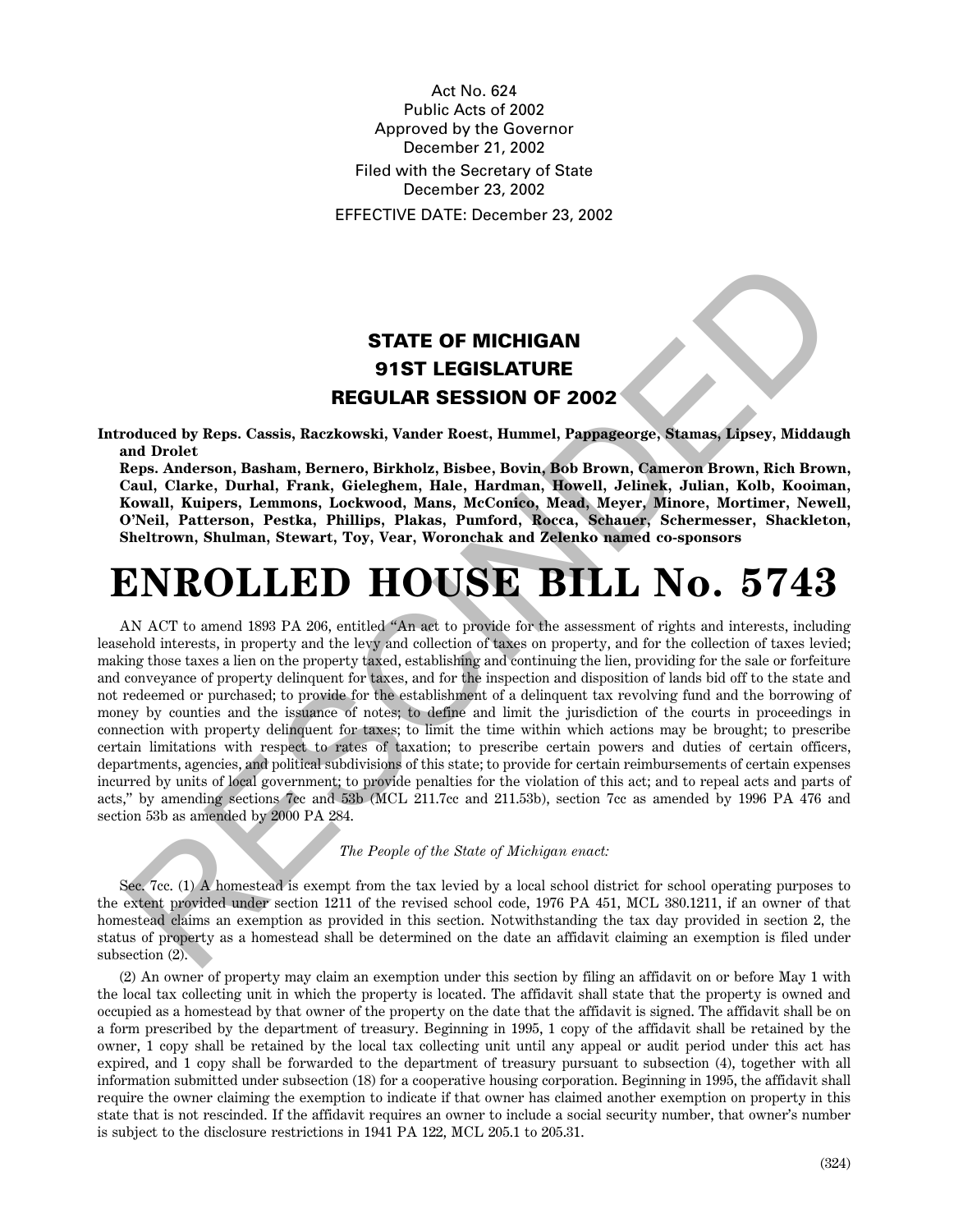(3) A husband and wife who are required to file or who do file a joint Michigan income tax return are entitled to not more than 1 homestead exemption.

(4) Upon receipt of an affidavit filed under subsection (2) and unless the claim is denied under subsection (6), the assessor shall exempt the property from the collection of the tax levied by a local school district for school operating purposes to the extent provided under section 1211 of the revised school code, 1976 PA 451, MCL 380.1211, as provided in subsection (1) until December 31 of the year in which the property is transferred or is no longer a homestead as defined in section 7dd. The local tax collecting unit shall forward copies of affidavits to the department of treasury according to a schedule prescribed by the department of treasury.

(5) Not more than 90 days after exempted property is no longer used as a homestead by the owner claiming an exemption, that owner shall rescind the claim of exemption by filing with the local tax collecting unit a rescission form prescribed by the department of treasury. Beginning October 1, 1994, an owner who fails to file a rescission as required by this subsection is subject to a penalty of \$5.00 per day for each separate failure beginning after the 90 days have elapsed, up to a maximum of \$200.00. This penalty shall be collected under 1941 PA 122, MCL 205.1 to 205.31, and shall be deposited in the state school aid fund established in section 11 of article IX of the state constitution of 1963. This penalty may be waived by the department of treasury.

(6) If the assessor of the local tax collecting unit believes that the property for which an exemption is claimed is not the homestead of the owner claiming the exemption, effective for taxes levied after 1994 the assessor may deny a new or existing claim by notifying the owner and the department of treasury in writing of the reason for the denial and advising the owner that the denial may be appealed to the department of treasury within 35 days after the date of the notice. The denial shall be made on a form prescribed by the department of treasury. If the assessor of the local tax collecting unit believes that the property for which the exemption is claimed is not the homestead of the owner claiming the exemption, for taxes levied in 1994 the assessor may send a recommendation for denial for any affidavit that is forwarded to the department of treasury stating the reasons for the recommendation. If the assessor of the local tax collecting unit believes that the property for which the exemption is claimed is not the homestead of the owner claiming the exemption and has not denied the claim, for taxes levied after 1994 the assessor shall include a recommendation for denial with any affidavit that is forwarded to the department of treasury or, for an existing claim, shall send a recommendation for denial to the department of treasury, stating the reasons for the recommendation.

eribot by the department of treasury. Beginning Griobeler, 1984, an owner who falls to Be a reaction as required in the search in the search in the case of the search in the animal method by the search in the search in th (7) The department of treasury shall determine if the property is the homestead of the owner claiming the exemption. The department of treasury may review the validity of exemptions for the current calendar year and for the 3 immediately preceding calendar years. If the department of treasury determines that the property is not the homestead of the owner claiming the exemption, the department shall send a notice of that determination to the local tax collecting unit and to the owner of the property claiming the exemption, indicating that the claim for exemption is denied, stating the reason for the denial, and advising the owner claiming the exemption of the right to appeal the determination to the department of treasury and what those rights of appeal are. The department of treasury may issue a notice denying a claim if an owner fails to respond within 30 days of receipt of a request for information from that department. An owner may appeal the denial of a claim of exemption to the department of treasury within 35 days of receipt of the notice of denial. An appeal to the department of treasury shall be conducted according to the provisions for an informal conference in section 21 of 1941 PA 122, MCL 205.21. Within 10 days after acknowledging an appeal of a denial of a claim of exemption, the department of treasury shall notify the assessor and the treasurer for the county in which the property is located that an appeal has been filed. Upon receipt of a notice that the department of treasury has denied a claim for exemption, the assessor shall remove the exemption of the property and, if the tax roll is in the local tax collecting unit's possession, amend the tax roll to reflect the denial and the local treasurer shall issue a corrected tax bill for previously unpaid taxes with interest and penalties computed based on the interest and penalties that would have accrued from the date the taxes were originally levied if there had not been an exemption. If the tax roll is in the county treasurer's possession, the tax roll shall be amended to reflect the denial and the county treasurer shall prepare and submit a supplemental tax bill for any additional taxes, together with any interest and penalties. For taxes levied in 1994 only, the county treasurer shall waive any interest and penalties due if the owner pays the supplemental tax bill not more than 30 days after the owner receives the supplemental tax bill. Interest and penalties shall not be assessed for any period before February 14, 1995. However, if the property has been transferred to a bona fide purchaser before additional taxes were billed to the seller as a result of the denial of a claim for exemption, the taxes, interest, and penalties shall not be billed to the bona fide purchaser, and the local tax collecting unit if the local tax collecting unit has possession of the tax roll or the county treasurer if the county has possession of the tax roll shall notify the department of treasury of the amount of tax due and interest through the date of that notification. The department of treasury shall then assess the owner who claimed the homestead property tax exemption for the tax and interest plus penalty accruing as a result of the denial of the claim for exemption, if any, as for unpaid taxes provided under 1941 PA 122, MCL 205.1 to 205.31, and shall deposit any tax, interest, or penalty collected into the state school aid fund.

(8) An owner may appeal a final decision of the department of treasury to the residential and small claims division of the Michigan tax tribunal within 35 days of that decision. An assessor may appeal a final decision of the department of treasury to the residential and small claims division of the Michigan tax tribunal within 35 days of that decision if the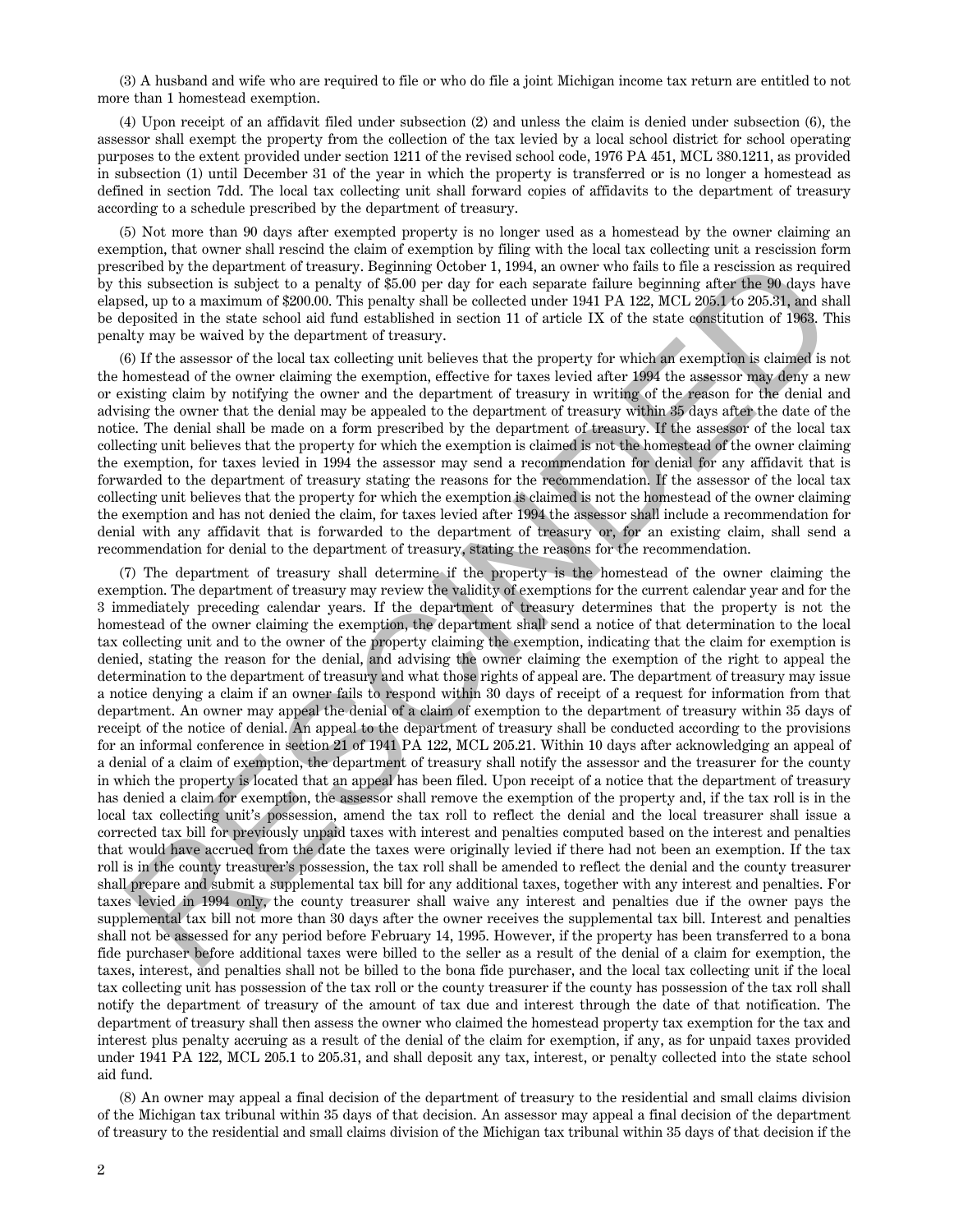assessor denied the exemption under subsection (6), or, for taxes levied in 1994 only, the assessor forwarded a recommendation for denial to the department of treasury under subsection (6). An owner is not required to pay the amount of tax in dispute in order to appeal a denial of a claim of exemption to the department of treasury or to receive a final determination of the residential and small claims division of the Michigan tax tribunal. However, interest and penalties except as provided in subsection (7), if any, shall accrue and be computed based on the interest and penalties that would have accrued from the date the taxes were originally levied as if there had not been an exemption.

occonotion offective Docember 31 of the year in which the property is transferred or is no longer a homested preserve of the local tax collecting unit in which the property is located shall notify the grap from the lax ro (9) An affidavit filed by an owner for a homestead rescinds all previous exemptions filed by that owner for any other homestead. The department of treasury shall notify the assessor of the local tax collecting unit in which the property for which a previous exemption was claimed is located that the previous exemption is rescinded by the subsequent affidavit. Upon receipt of notice that an exemption is rescinded, the assessor of the local tax collecting unit shall remove the exemption effective December 31 of the year in which the property is transferred or is no longer a homestead as defined in section 7dd. The assessor of the local tax collecting unit in which that property is located shall notify the treasurer in possession of the tax roll for a year for which the exemption is rescinded. If the tax roll is in the local tax collecting unit's possession, the tax roll shall be amended to reflect the rescission and the local treasurer shall prepare and issue a corrected tax bill for previously unpaid taxes with interest and penalties computed based on the interest and penalties that would have accrued from the date the taxes were originally levied if there had not been an exemption for that year. If the tax roll is in the county treasurer's possession, the tax roll shall be amended to reflect the rescission and the county treasurer shall prepare and submit a supplemental tax bill for any additional taxes, together with any interest and penalties. However, if the property has been transferred to a bona fide purchaser, the taxes, interest, and penalties shall not be billed to the bona fide purchaser, and the local tax collecting unit if the local tax collecting unit has possession of the tax roll or the county treasurer if the county has possession of the tax roll shall notify the department of treasury of the amount of tax due and interest through the date of that notification. The department of treasury shall then assess the owner who received the homestead property tax exemption when the property was not a homestead as defined in section 7dd for the tax and interest plus penalty accruing, if any, as for unpaid taxes provided under 1941 PA 122, MCL 205.1 to 205.31, and shall deposit any tax, interest, or penalty collected into the state school aid fund.

(10) An owner of property for which a claim of exemption is rescinded may appeal that rescission with either the July or December board of review in either the year for which the exemption is rescinded or in the immediately succeeding year. If an appeal of a rescission of a claim for exemption is received not later than 5 days prior to the date of the December board of review, the local tax collecting unit shall convene a December board of review and consider the appeal pursuant to this section and section 53b. An owner of property for which a claim of exemption is rescinded may appeal the decision of the board of review to the residential and small claims division of the Michigan tax tribunal within 35 days of that decision.

(11) If the homestead is part of a unit in a multiple-unit dwelling or a dwelling unit in a multiple-purpose structure, an owner shall claim an exemption for only that portion of the total taxable value of the property used as the homestead of that owner in a manner prescribed by the department of treasury. If a portion of a parcel for which the owner claims an exemption is used for a purpose other than as a homestead, the owner shall claim an exemption for only that portion of the taxable value of the property used as the homestead of that owner in a manner prescribed by the department of treasury.

(12) When a county register of deeds records a transfer of ownership of a property, he or she shall notify the local tax collecting unit in which the property is located of the transfer.

(13) The department of treasury shall make available the affidavit forms and the forms to rescind an exemption, which may be on the same form, to all city and township assessors, county equalization officers, county registers of deeds, and closing agents. A person who prepares a closing statement for the sale of property shall provide affidavit and rescission forms to the buyer and seller at the closing and, if requested by the buyer or seller after execution by the buyer or seller, shall file the forms with the local tax collecting unit in which the property is located. If a closing statement preparer fails to provide homestead exemption affidavit and rescission forms to the buyer and seller, or fails to file the affidavit and rescission forms with the local tax collecting unit if requested by the buyer or seller, the buyer may appeal to the department of treasury within 30 days of notice to the buyer that an exemption was not recorded. If the department of treasury determines that the buyer qualifies for the exemption, the department of treasury shall notify the assessor of the local tax collecting unit that the exemption is granted and the assessor of the local tax collecting unit or, if the tax roll is in the possession of the county treasurer, the county treasurer shall correct the tax roll to reflect the exemption. This subsection does not create a cause of action at law or in equity against a closing statement preparer who fails to provide homestead exemption affidavit and rescission forms to a buyer and seller or who fails to file the affidavit and rescission forms with the local tax collecting unit when requested to do so by the buyer or seller.

(14) An owner who owned and occupied a homestead on May 1 for which the exemption was not on the tax roll may file an appeal with the July board of review or December board of review in the year for which the exemption was claimed or the immediately succeeding 3 years. If an appeal of a claim for exemption that was not on the tax roll is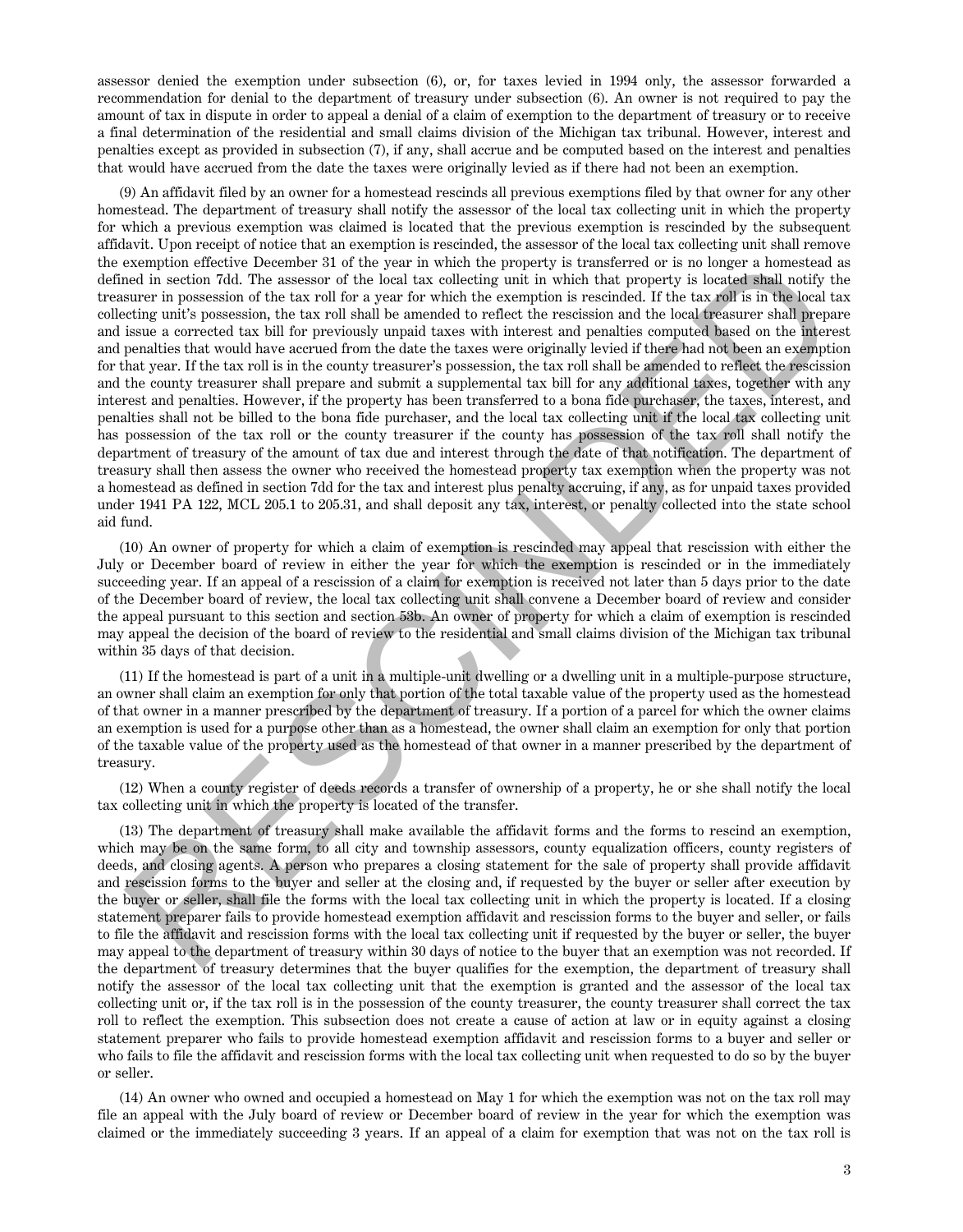received not later than 5 days prior to the date of the December board of review, the local tax collecting unit shall convene a December board of review and consider the appeal pursuant to this section and section 53b.

(15) If the assessor or treasurer of the local tax collecting unit believes that the department of treasury erroneously denied a claim for exemption, the assessor or treasurer may submit written information supporting the owner's claim for exemption to the department of treasury within 35 days of the owner's receipt of the notice denying the claim for exemption. If, after reviewing the information provided, the department of treasury determines that the claim for exemption was erroneously denied, the department of treasury shall grant the exemption and the tax roll shall be amended to reflect the exemption.

(16) If granting the exemption under this section results in an overpayment of the tax, a rebate, including any interest paid, shall be made to the taxpayer by the local tax collecting unit if the local tax collecting unit has possession of the tax roll or by the county treasurer if the county has possession of the tax roll within 30 days of the date the exemption is granted. The rebate shall be without interest.

is tax roll or by the county reasons<br>in the should properties the acceleration of the tax roll within 30 days of the date to<br>straight the acceptation in growing the strength and move may require the boundary in the second (17) If an exemption under this section is erroneously granted, an owner may request in writing that the department of treasury withdraw the exemption. If an owner requests that an exemption be withdrawn, the department of treasury shall issue an order notifying the local assessor that the exemption issued under this section has been denied based on the owner's request. If an exemption is withdrawn, the property that had been subject to that exemption shall be immediately placed on the tax roll by the local tax collecting unit if the local tax collecting unit has possession of the tax roll or by the county treasurer if the county has possession of the tax roll as though the exemption had not been granted. A corrected tax bill shall be issued for the tax year being adjusted by the local tax collecting unit if the local tax collecting unit has possession of the tax roll or by the county treasurer if the county has possession of the tax roll. If an owner requests that an exemption under this section be withdrawn before that owner is contacted in writing by either the local assessor or the department of treasury regarding that owner's eligibility for the exemption and that owner pays the corrected tax bill issued under this subsection within 30 days after the corrected tax bill is issued, that owner is not liable for any penalty or interest on the additional tax. An owner who pays a corrected tax bill issued under this subsection more than 30 days after the corrected tax bill is issued is liable for the penalties and interest that would have accrued if the exemption had not been granted from the date the taxes were originally levied.

(18) For tax years beginning on and after January 1, 1994, a cooperative housing corporation is entitled to a full or partial exemption under this section for the tax year in which the cooperative housing corporation files all of the following with the local tax collecting unit in which the cooperative housing corporation is located if filed on or before May 1 of the tax year, or for the tax year following the year in which all of the following are filed if filed after May 1 of the tax year:

(a) An affidavit form.

(b) A statement of the total number of units owned by the cooperative housing corporation and occupied as the principal residence of a tenant stockholder as of the date of the filing under this subsection.

(c) A list that includes the name, address, and social security number of each tenant stockholder of the cooperative housing corporation occupying a unit in the cooperative housing corporation as his or her principal residence as of the date of the filing under this subsection.

(d) A statement of the total number of units of the cooperative housing corporation on which an exemption under this section was claimed and that were transferred in the tax year immediately preceding the tax year in which the filing under this section was made.

Sec. 53b. (1) If there has been a clerical error or a mutual mistake of fact relative to the correct assessment figures, the rate of taxation, or the mathematical computation relating to the assessing of taxes, the clerical error or mutual mistake of fact shall be verified by the local assessing officer and approved by the board of review at a meeting held for the purposes of this section on Tuesday following the second Monday in December and, for summer property taxes, on Tuesday following the third Monday in July. If there is not a levy of summer property taxes, the board of review may meet for the purposes of this section on Tuesday following the third Monday in July. If approved, the board of review shall file an affidavit within 30 days relative to the clerical error or mutual mistake of fact with the proper officials who are involved with the assessment figures, rate of taxation, or mathematical computation and all affected official records shall be corrected. If the clerical error or mutual mistake of fact results in an overpayment or underpayment, the rebate, including any interest paid, shall be made to the taxpayer or the taxpayer shall be notified and payment made within 30 days of the notice. A rebate shall be without interest. The county treasurer may deduct the rebate from the appropriate tax collecting unit's subsequent distribution of taxes. The county treasurer shall bill to the appropriate tax collecting unit the tax collecting unit's share of taxes rebated. Except as otherwise provided in subsection (6), a correction under this subsection may be made in the year in which the error was made or in the following year only.

(2) Action pursuant to this section may be initiated by the taxpayer or the assessing officer.

(3) The board of review meeting in July and December shall meet only for the purpose described in subsection (1) and to hear appeals provided for in sections 7u, 7cc, and 7ee. If an exemption under section 7u is approved, the board of review shall file an affidavit with the proper officials involved in the assessment and collection of taxes and all